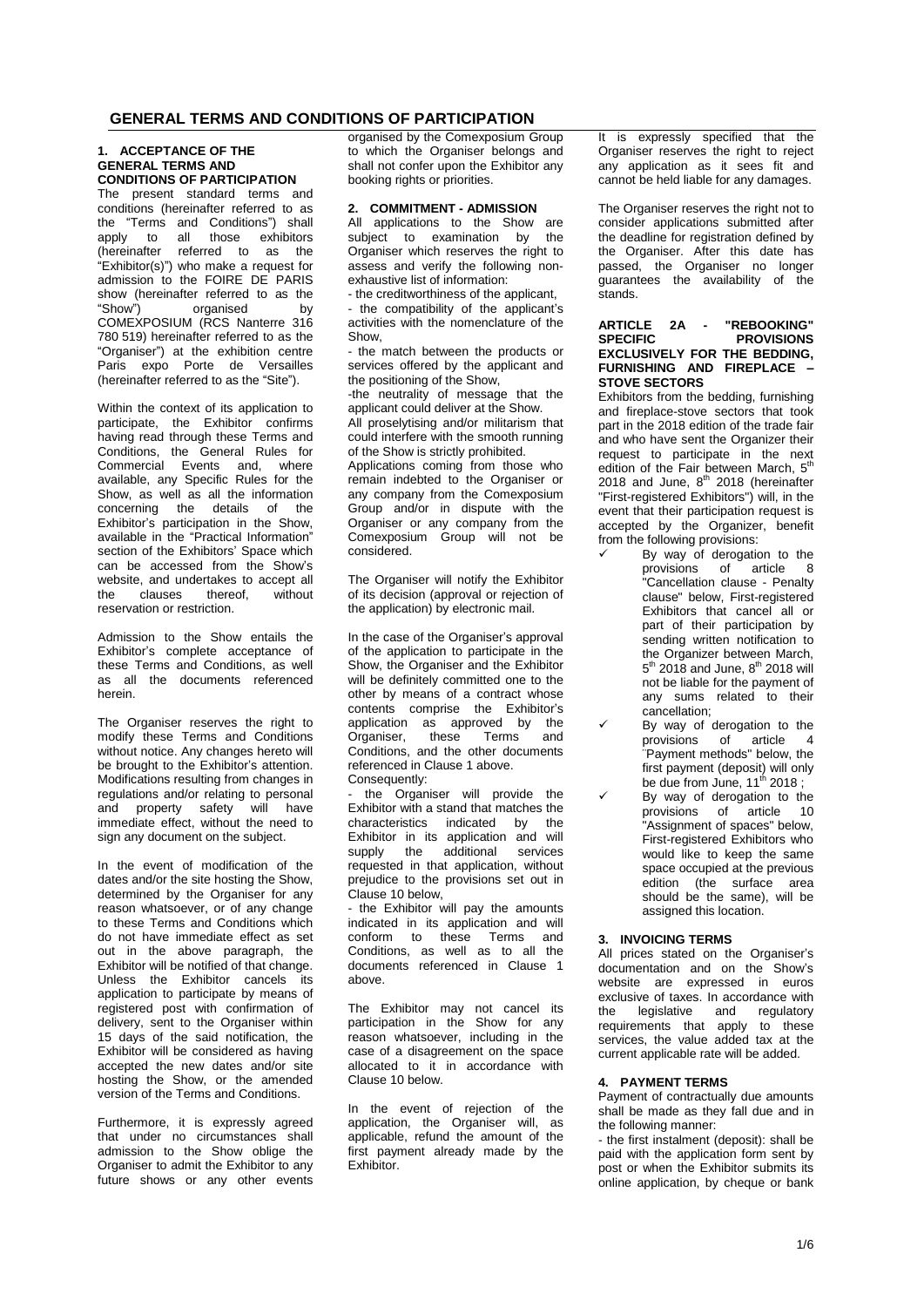transfer or, when the application is submitted online, by debit card.

- the second instalment (deposit): at the date fixed by the Organiser and stated in the application form ;

- the balance shall be paid no later than fifteen (15) days after the date of issue of the balancing invoice, by cheque or bank transfer. No discounts are available for early payment or payments on account.

Registrations occurring less than thirty (30) days before the opening of the Show must be paid in full by the Exhibitor no more than eight (8) days after the date on which the corresponding invoice was sent to the Exhibitor.

That time frame will be reduced to two (2) days if the Exhibitor registers fewer than eight (8) days before the Show opens, and in all instances, payment must be received by the Organiser at least two (2) days before the Show opens.

All requests for an equipped stand submitted after registration shall be payable in full at the time of request.

All amounts should be made payable to the Organiser and must be in euros.

#### **5. SECURE PAYMENT AND PROOF OF TRANSACTION FOR ONLINE APPLICATIONS**

The Show website is protected by a secure payment system and the Organiser has adopted the ATOS SSL encryption procedure, which encodes and protects confidential information.

Unless proven otherwise, data recorded by the Organiser shall constitute proof of all dealings between the Organiser and the Exhibitor. Data recorded by the payment system constitutes proof of the financial transactions.

## **6. LATE AND MISSED PAYMENTS**

Any amounts that remain outstanding after the invoice payment date, will result in the automatic application of late payment interest equal to three times the statutory interest rate, starting from the day following the invoice due date.

If the payment deadlines set out in Clause 4 "Payment Terms" above are not respected, a fixed fee of €40 for debt recovery fees shall be charged by the Organiser in addition to the late payment penalties referred to above (Art. L-441-3, L441- 6 and D445-5 of the French Commercial Code). This fixed fee does not preclude any other fees incurred by the Organiser in recovering unpaid invoices.

Stands will only be made available to Exhibitors once full payment has been received.

Once a stand location has been allocated to an Exhibitor, the balance must be paid on or before the date indicated on the invoice.

#### **7. VAT**

Exhibitors from outside France can obtain a VAT refund as follows:

**\* For companies from European Union member countries:**

• Submit the refund request via the appropriate online State portal where the Exhibitor is registered in accordance with the provisions of Directive 2008/9/CE of 12 February 2008. In France, this is the fiscal portal at www.impot.gouv.fr.

• A digital copy of the original invoices for all sums over €1,000 excl. tax must be submitted with the online refund request.

The refund request must be submitted by 30 September of the calendar year that follows the refund period.

### **\* For companies from countries outside the European Union:**

The Exhibitors concerned must appoint a tax representative in France to carry out all tax formalities.

#### **8. TERMINATION CLAUSE – PENALTY CLAUSE**

**8.1** If the Exhibitor fails to pay any of the amounts it owes by the due date or if the Exhibitor fails to comply with any of the clauses of these Terms and Conditions, regardless of the reason, the contract binding it to the Organiser will be terminated seven (7) days after the Organiser has sent a formal notice expressly stating the terms of this Clause 8.1 to the Exhibitor by registered post with confirmation of delivery or by any other useful means, where the breach remains unresolved. If the Exhibitor expresses the intention of cancelling its participation, the Organiser may implement this termination clause by sending it a formal to notice to abandon the cancellation and confirm its participation within seven (7) days.

That period of seven (7) days will begin on the date of the first attempt to deliver that registered post to the Exhibitor.

The contract will automatically be terminated upon expiration of the above time frame, without the need for the Organiser to have the termination recorded by the courts, and the Organiser will immediately be free to dispose of the space allocated to the Exhibitor.

In the event of termination of the contract under this clause, the Exhibitor may pay the full price of its participation in the Show, in the name of this penalty clause. Consequently, the amounts previously paid will definitively remain the property of the Organiser and any outstanding amounts will immediately fall due.

**8.2** As an exception to the above, the contract between the Exhibitor and the Organiser will immediately be terminated as of right and without formal notice:

- if the Exhibitor does not occupy its stand by the day before the Show opens to the public, regardless of the reason,

- in the event of the Exhibitor's registration less than thirty (30) days before the Show opens, if the payment stipulated in Clause 4 of these Terms and Conditions is not made within the time frame set out in the said clause (either eight (8) days or two (2) after the invoice was sent and, in any case, at least two (2) days before the Show opens), regardless of the reason.

In the cases mentioned in article 8.2, the consequences of termination will be the same as those provided by article 1.

## **9. INSURANCE**

## **9.1. Civil liability:**

The Organiser will not be responsible for any damage that the Exhibitor might cause to third parties, including the manager or the owner of the Site hosting the Show.

Consequently, the Exhibitor will, at least ten (10) days before the scheduled Show set-up date, take out insurance contracts with insurance companies certified to perform insurance transactions in France, covering the financial consequences of any liability that may be incumbent upon it for reasons of bodily harm or material or immaterial damage caused to third parties, including the manager and the owner of the Site, as a result of its activity during its participation in the Show (including during the set-up and break-down periods).

At the Organiser's request, the Exhibitor will supply the corresponding current certificate from its insurer, stating the policies taken out, their total sums and their period of validity. Failing this, the Organiser reserves the right to refuse the Exhibitor's access to the Show, without compensation.

#### **9.2. Tenant risk and the Exhibitor's property**

Furthermore, the Organiser will not be responsible for:

 property damage caused to the Site's manager and/or owner, affecting personal or real property, in the event of the occurrence of any of the following events: fire, lightning, explosion, water damage, terrorist attack or natural catastrophe.

 $\triangleright$  damage caused to property owned by the Exhibitor or placed in its care.

Consequently, in order to meet the<br>requirements of the company of the company managing the Site, the Organiser will automatically invoice the Exhibitor for the tenant risk / property damage insurance taken out by Comexposium Assurances, under the conditions set out in point 9.3 below.

As applicable, if the Exhibitor can provide proof of its subscription to a tenant risk policy by sending the "certificate of insurance" form to the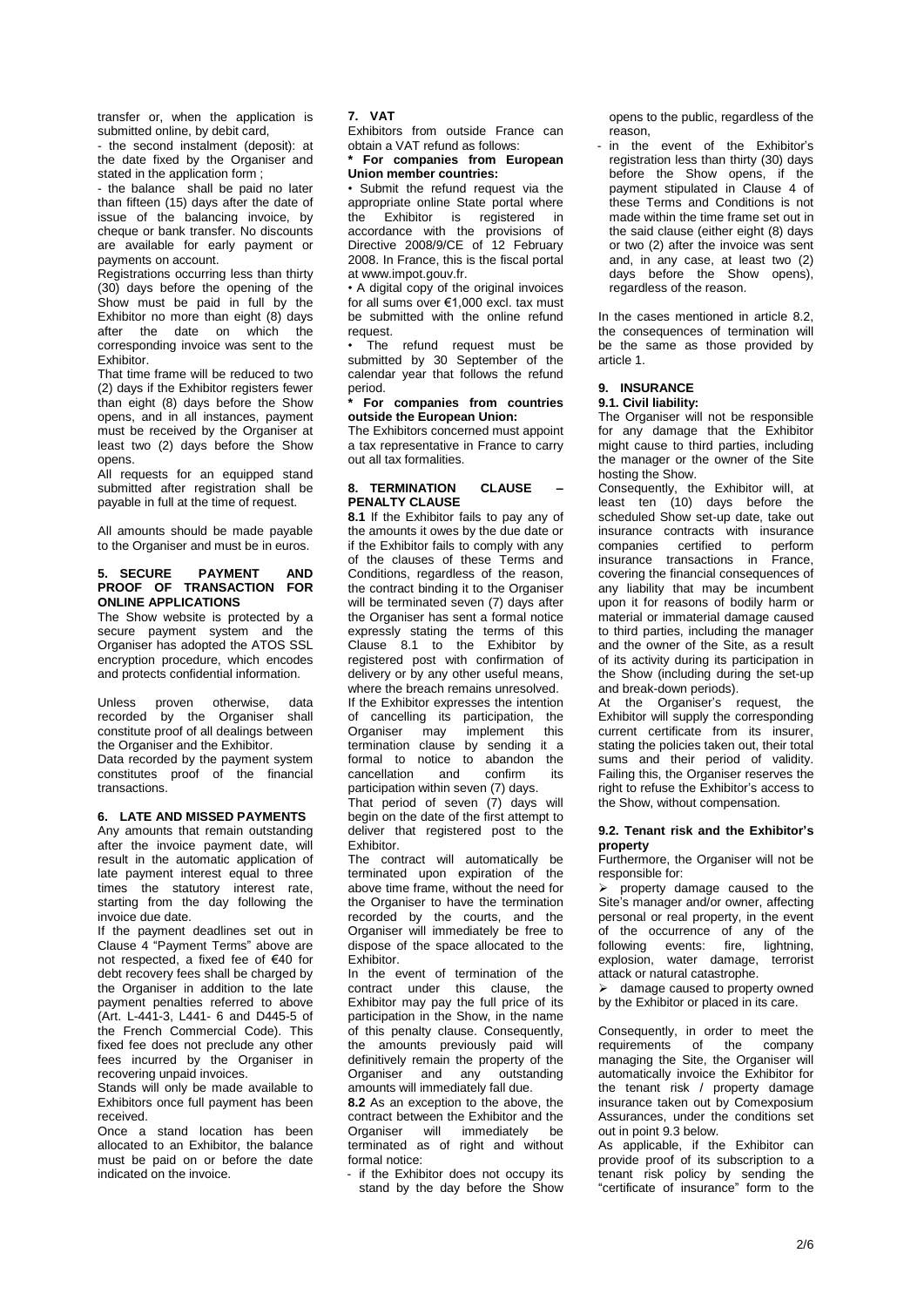Organiser at least 10 days before the Show's set-up begins, duly signed and bearing its insurance company's stamp and stating the benefits provided with a minimum of €3,000,000 per claim, the aforementioned tenant risk / property damage insurance will be cancelled and/or refunded in full. By returning that certificate and requesting the cancellation and/or refund of the amount invoiced by the Organiser in the name of tenant risk / property damage insurance, the Exhibitor will no longer receive either form of cover making up the Organiser's insurance policy.

## **9.3. Insurance provided by the Organiser:**

### **a) Insurance covering tenant risk and the Exhibitors' property:**

The insurance contract taken out by Comexposium Assurances on behalf of the Exhibitors covers both:

 property damage caused to the Site's manager and/or owner, affecting personal or real property, in the event of the occurrence of any of the following events: fire, lightning, explosion, water damage, terrorist attack or natural catastrophe, up to €3,000,000 per claim,

 damage to the Exhibitor's property.

The amount of cover is specified in the Insurance Rules appended to the application form and is also accessible on the Show website, subject to any changes to the insurance conditions. By taking the insurance, as detailed in the said Insurance Rules, the Exhibitor is taking insurance with Comexposium Assurances, who is the subscriber.

### **b) Supplementary insurance cover for the Exhibitor's property:**

The Exhibitor may also submit a request to the Organiser to subscribe to insurance for:

> property damage: additional insurance on top of the amounts covered by the principal policy with payment of a premium calculated on the additional capital value,

plasma screens: a specific insurance policy must be taken out.

# **9.4. Waiver of all recourse**

# **a) Against the Site manager and/or Site owner companies:**<br>Executing the

commitments undertaken by the Organiser towards the Site manager and/or Site owner companies, the Exhibitor, by the mere fact of its participation, declares that it waives all recourse that it or its insurers may be entitled to make against these companies and their respective insurers for any damage covered by the tenant risk policy and for any direct or indirect losses the latter parties may cause to its property, equipment and fittings as well as any caused to that of its agents, and

additionally for any operating losses and/or extra costs regardless of the cause, with the exception of malicious acts.

In addition, the Exhibitor declares it waives all recourse against the Site manager and/or Site owner companies and their respective insurers in the case of one of the following events occurring, with harm caused to the Exhibitor:

 fire damage, theft, water damage, damp or any other situation affecting its own property, with the Exhibitor being required to insure itself against these risks,

> abnormal actions by other Site occupants, their staff or suppliers, or visitors,

> interruption or inadvertent functioning of the water, gas or electricity supply, the air conditioning or other general system, the suspension or shut-down, even for an extended period, for a reason out of the control of the Site manager and/or Site owner companies of fluid systems including the automatic fire extinguisher network, heating and air conditioning systems, or any one of the equipment items shared by the Site,

 $\triangleright$  contamination of the heating, water or air conditioning networks for a reason out of the control of the Site manager and/or Site owner companies,

security measures taken by the Site manager and/or Site owner companies and/or by any government authority, should these cause harm to the Exhibitor.

The Exhibitor undertakes to obtain the same waiver from its insurers.

## **b) Against the Organiser:**

The Exhibitor also declares it waives all recourse that it or its insurers may be entitled to make against the Organiser and its insurers in regard to damage covered by the tenant risk policy and direct or indirect damage its property, equipment and fittings may suffer as well as that of its agents, as well as for any operating losses and/or extra costs regardless of the cause. with the exception of malicious acts.

The Exhibitor undertakes to obtain the same waiver from its insurers.

It is further specified that, on the basis of reciprocity and excepting malicious acts, the Organiser and its insurer waive any claim against the Exhibitor and its insurer for damage affecting any property, equipment and fittings belonging to the Organiser and which the Exhibitor is responsible for. It is further specified that this waiver is not applicable for any loss or damage that may affect the Site's buildings, fittings and equipment owned by the Site manager and/or Site owner companies and that has been given into the care of the Exhibitor.

## **10. ALLOCATION OF STANDS**

The Organiser will draw up a Show floor plan and allocate stand areas as applications are received, taking into account the Show's different sections. The Organiser will do its best to take into account the wishes expressed by the Exhibitors and the nature of the products exhibited. So as to be able to do this, and taking into account the inherent constraints imposed in the placement of Exhibitors, the Organiser reserves the right to modify the surface area requested by the Exhibitor, up to a maximum of 20%, and to modify the corresponding invoice accordingly, without this giving the Exhibitor the right to cancel its booking. The Organiser alone can determine the general arrangement of the Show, as well as the arrangement of the stands at the Site.

Participation in previous events does not give the Exhibitor any special rights to stand locations.

Any complaints made by an Exhibitor about the allocation of stand areas should be addressed in writing to the Organiser within seven (7) days of receiving of the Show's floor plan. Any such complaints must be supported by documentation that clearly sets out the serious nature of, and/or the reasons for, the complaint.

The Organiser will do its best to meet justified requests to change the location of a stand.

If the Exhibitor has not contacted the Organiser within seven (7) days of sending the features of the Exhibitor's location, the Exhibitor shall be deemed to have accepted the stand allocated to it.

Under no circumstances shall the Organiser be held liable for any consequences arising from the location of a stand allocated to an Exhibitor.

### **11. SUBLETTING/SHARED EXHIBITING**

The Exhibitor may not provide advertising services on any media for a company that is not itself an Exhibitor. Furthermore, the Exhibitor is prohibited from assigning or subletting any stand or part of any stand area that it has been allocated without prior written agreement from the Organiser. If the Organiser agrees to the subletting, the<br>Exhibitor must pay individual individual registration fees for each of the companies present at the stand. The Exhibitor will ensure that any sublessee of its stand complies with these Terms and Conditions. The Exhibitor is liable for any breach of these Terms and Conditions committed by sublessees at its stand. Moreover the Exhibitor hereby holds harmless the Organiser against any dispute, claim,<br>charge iudgement and/or iudgement miscellaneous disbursements that may arise as a consequence of any company present at its stand in relation to their participation in the Show.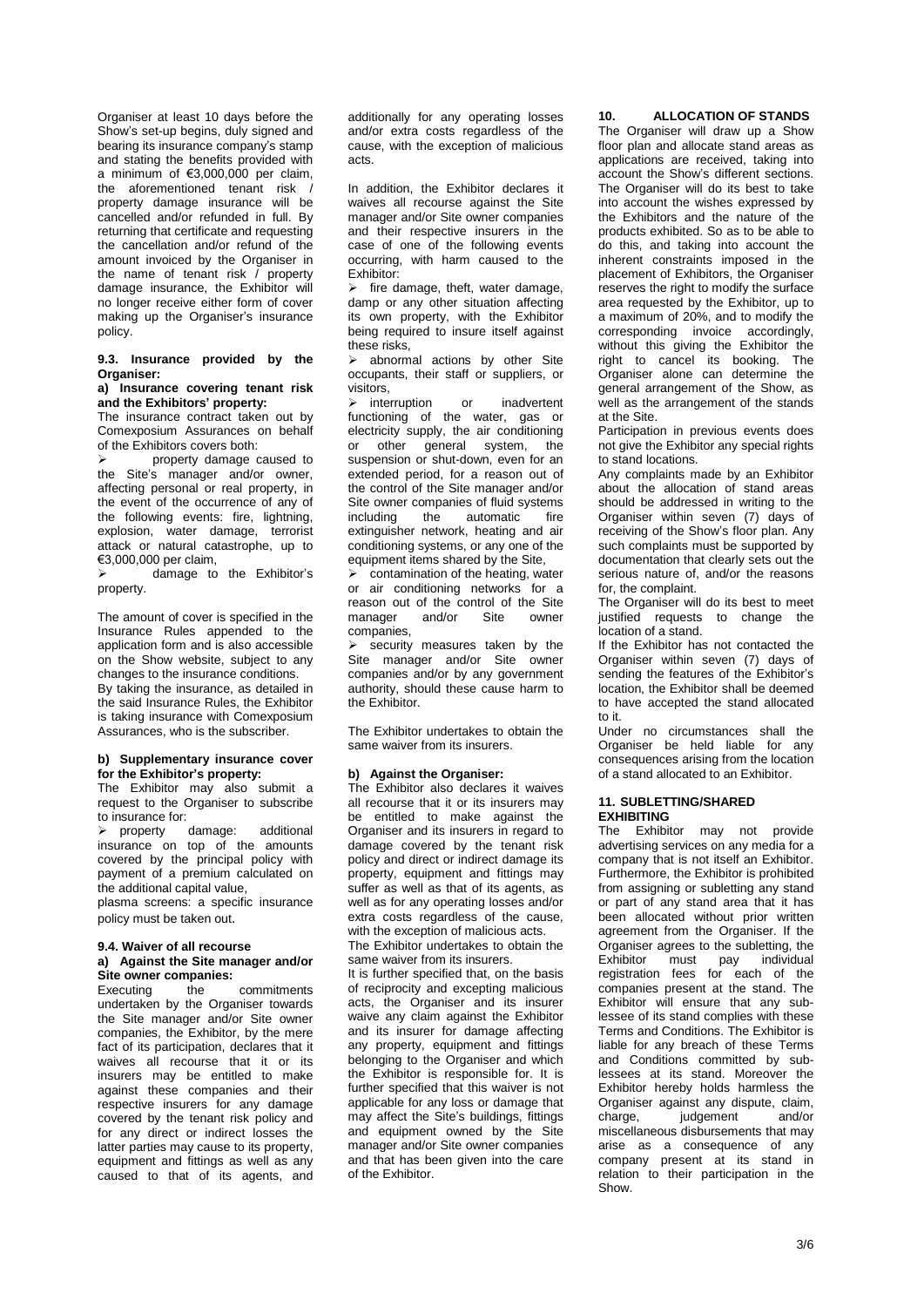### **12. STANDS**

Information regarding the installation, equipment and removal of stands will be available in the Exhibitor's Guide:

### **a) Stand use - compliance with applicable laws and regulations**

Exhibitors are required to be familiar with and comply with all applicable regulations in force at the time of the Show, whether issued by public authorities or by the Organiser, in particular the no-smoking rules that apply to the public areas, the Fire Safety Regulations and the Health and Safety Regulations.

The Fire Safety Regulations and the Health and Safety Regulations will be communicated to Exhibitors in the Exhibitor's Guide.

The Organiser prohibits the operation of any stand that does not comply with these regulations.

The Exhibitor agrees to comply with all laws and regulations that apply to its business and/or the services and businesses that it wishes to develop within the scope of its participation in the Show. To this end, the Exhibitor will lodge all mandatory declarations and obtain the necessary approval and/or accreditation (including for selling and giving away drinks to be consumed on site) so that under no circumstances shall the Organiser have cause to be concerned.

Lastly, the Exhibitor will not cause any discomfort (noise, odour, etc.) to neighbouring Exhibitors or negatively impact the Show's organisation.

## **b) Damage**

Unless stated otherwise, the stand area, the stand itself and any equipment made available to the Exhibitor by the Organiser shall be deemed to be in good condition.

The leased stand must be returned to the Organiser in a clean condition, free of any waste. The stand and any equipment provided as stand fittings must be returned to the Organiser in good condition. Any damage caused to the occupied space, the stand, the supplied equipment or the existing infrastructure that is observed when the stand is returned will be invoiced to the Exhibitor.

### **c) Stand occupation**

The Exhibitors will occupy their stands no later than the day before the Show opens to the public.

### **d) Pass readers**

The pass readers which may be purchased by the Exhibitor give the visitors the possibility to identify themselves on the Exhibitor's stand, so the Organiser may provide to the Exhibitor their following personal data at least: name, surname, email address. This identification process depends on the visitors consent to have their personal data transmitted to the Exhibitor. For that reason, the

Organiser does not guarantee the Exhibitor to provide him with a determined amount of data.

The Exhibitor is required to comply with the regulations applicable to the protection of personal data and the<br>sales prospection. Under no sales prospection. circumstances should the Organiser be liable for the Exhibitor's use of the transmitted personal data for which it is solely responsible.

### **13. PERMITTED PRODUCTS, BRANDS AND SERVICES**

The Exhibitor is prohibited from exhibiting at its stand any products, brands and services other than those listed on its online stand booking application.<br>Moreover.

the Exhibitor hereby declares and warrants that it holds all intellectual property rights relating to the products and/or services exhibited, or that is has been authorised by the rights' holder to exhibit the products, brands or services at its stand.

The Exhibitor hereby warrants that the products and/or services it is exhibiting comply with all current applicable safety standards and accepts full liability for any defects in the aforementioned products and services; as such the Organiser cannot be held liable in this respect.

#### **14. VISIBILITY**

The Exhibitor shall be solely liable for the contents of all information supplied by it for the purposes of publication on the Show website, and in particular for information about its products and/or services and their characteristics. performance, prices, etc.

The Exhibitor hereby warrants that the aforementioned information is lawful and in particular that it complies with all current regulations relating to the name, offer, presentation, user manual, and description of the scope and terms of the warranty covering the goods, products or services that it is presenting online and, more generally, that this information complies with all current advertising and consumer protection laws.

.<br>The Exhibitor has sole liability for the publication of all texts, logos, illustrations, photographs, images, products and brands and the Exhibitor alone must hold the relevant reproduction rights.

The Exhibitor holds harmless the Organiser against any amicable dispute and judicial proceedings brought by a third party.

### **15. ILLICIT TICKET TOUTING**

The act of offering for sale or showing with the intention to sell or transfer or supplying with the intention to sell or transfer any Show access passes (entry passes, invitations, tickets etc.) in a public or private place or on the Internet, without the authorisation of the Organiser, is a criminal offence punishable by questioning and arrest by the police and a fine of €15,000. The fine is increased to €30,000 for repeat offenders.

#### **16. INVITATION CARDS**

The copying or re-sale of invitation cards is strictly prohibited and shall be subject to prosecution and other sanctions.

If the fraudulent use of an invitation card (re-sale, copying, theft, etc.) is brought to its attention, the Organiser reserves the right to withdraw the invitation.

## **17. DEMONSTRATIONS AND OTHER EVENTS**

## **a) Demonstrations**

Demonstrations may only be held at the Show for those products that<br>require a specific technical require a specific explanation. Furthermore, such demonstrations may only take place if the Organiser has given a special prior written authorisation. Demonstrations on a podium raised above the initially planned floor height are strictly prohibited. Demonstrations carried out using a microphone, or which harangue or solicit in any manner, are strictly prohibited. Any full or partial closure of an Exhibitor's stand during normal opening hours to the public and, in particular, during any demonstration, is strictly prohibited without express prior written authorisation from the Organiser.

#### **b) Other events**

All attractions, shows and events taking place within an Exhibitor's stand area must be authorised in advance by the Organiser. To this end, the Exhibitor shall provide specific details of the planned event (equipment and audio devices used, type of event, etc.).

In any event, the loud speakers used may not exceed 30 decibels (dB) and they must face the interior of the stand and be angled towards the floor. The sound level shall not exceed 85 decibels (dB).

**c)** Under no circumstances shall any demonstration or event interfere with the neighbouring Exhibitor(s) or the general movement around the Show and, more generally, with the proper running of the Show. Failing this, approval may be revoked without further warning.

## **18. ADVERTISING**

All advertising using sound or lighting must comply with the Show's Decoration Regulations and shall be subject to the prior written agreement of the Organiser. Any such agreement shall be conditional upon the advertising not interfering with any neighbouring Exhibitor(s) or the general movement around the Show and, more generally, with the proper running of the Show. Failing this,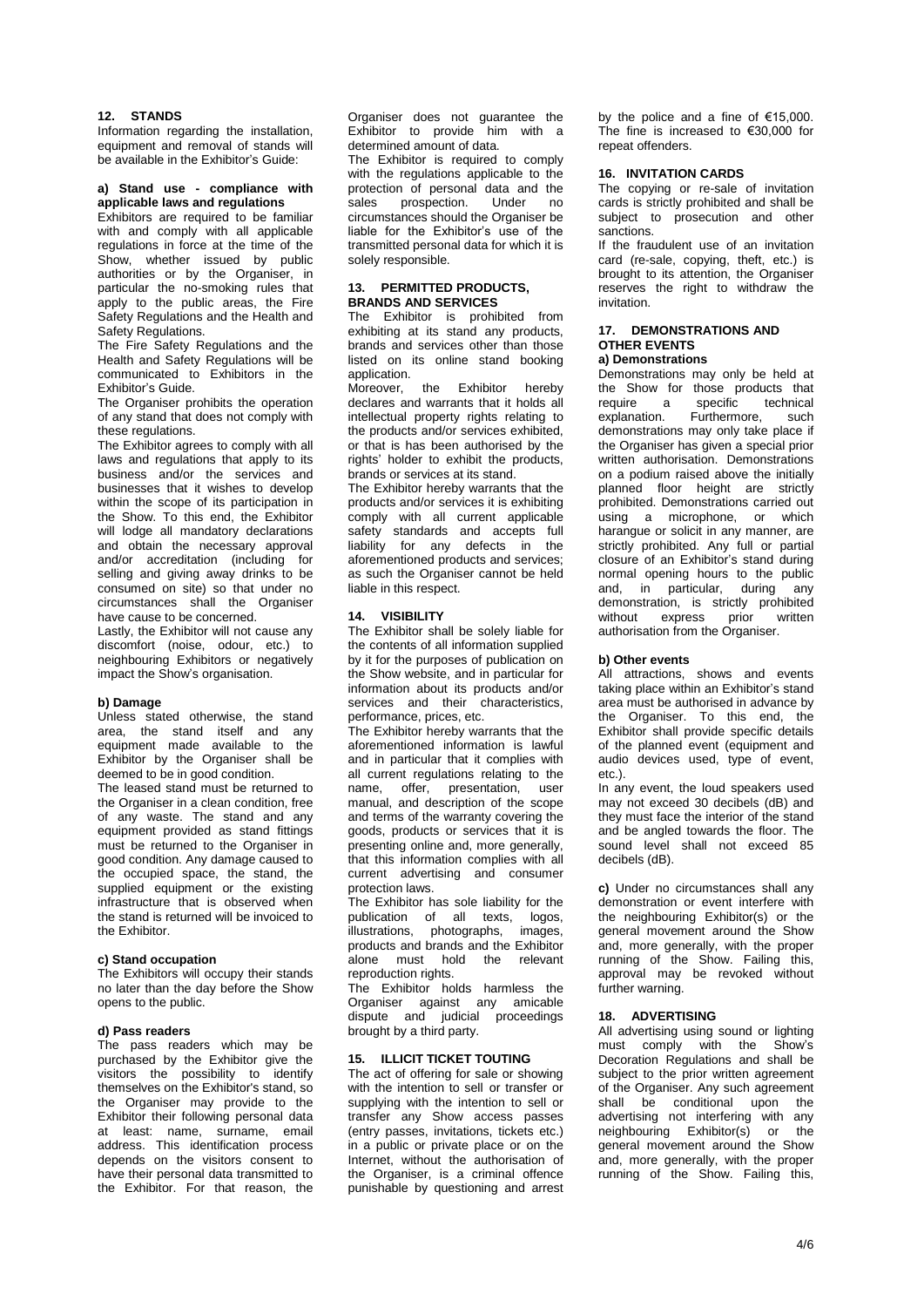approval may be revoked without further warning.

Distribution of brochures, vouchers and other printed matter intended to redirect Show visitors to the Exhibitor's stand is strictly prohibited in the aisles and throughout the Site. Only brochures, vouchers and other printed material offered within the Exhibitor's stand are authorised.

Any documentation given to any visitor to a stand, such as a business card or order form, must bear the stand name or company name of the Exhibitor as it appears on the booking form.

## **19. BUSINESS PRACTICES / UNFAIR COMPETITION**

The French Consumer Code expressly prohibits sales at a premium (Article L 121-19 of the Consumer Code), sales at loss (Article L 442-2 of the Commercial Code), pyramid selling (Article L 121-15 of the Consumer Code), tying sales (Article L 121-11 of the Consumer Code) and false sales.

Any auctions must be in compliance with current legislation.

The Exhibitor will explain to consumers that any purchases made at the Show, other than those subject to a consumer credit agreement (Article L312-18 of the Consumer Code) and those arising from a personal invitation to come to the stand to receive a gift, do not enjoy the right to cancel the purchase. As a result, in the contract proposals made at the Show, the Exhibitor will mention the absence of a cancellation period in clear, legible terms contained in box set apart (Article L 224-59 of the Consumer Code).

The Exhibitor is hereby expressly prohibited, for the entire period of the Show, from engaging in acts of unfair competition such as conducting surveys and distributing advertising items outside its stand area, where such surveys or distribution give rise to the diversion of visitors to the Show in favour of the Exhibitor.

The Exhibitor is obliged to ensure that any agreements it enters into with visitors to the Show are executed in good faith.

## **20. COUNTERFEIT ITEMS**

The Exhibitor will personally ensure<br>the protection of all protection intellectual/industrial property rights related to the materials, products, services and brands exhibited in accordance with any applicable current legislation and regulatory provisions, and the Organiser shall not be held liable for any failure to comply, particularly in the event of a dispute with another Exhibitor or a visitor to the Show.

In the event that a competent court finds that the Exhibitor has breached the provisions of the present clause, the Organiser reserves the right to oblige the Exhibitor to comply with any

stipulations made in the court's findings.

Failing that, the Organiser reserves the right to refuse entry to the Exhibitor or to enforce any sanctions referred to in the Terms and Conditions without the Exhibitor having the right to claim any compensation.

## **21. DISPLAYING PRICES**

Prices must be shown inclusive of all taxes and in the French language, in accordance with current applicable legislation, and must be clearly displayed to ensure the public is well<br>informed. Any price reduction price reduction announcements (discount, rebate or cashback offer) through labelling, marking or display must comply with all current applicable legislation and regulations relating to the advertising of prices to consumers, and may only appear on small posters within the stand area. The maximum size of any such posted notices is 30 cm x 20 cm.

## **22. SALES FOR TAKE AWAY**

Unless stated otherwise, sales whereby a purchaser may take immediate possession at the Show of the purchased items are allowed. In any event, and when authorised, the Exhibitor will comply with all applicable regulations in force on the Show day(s) relating to the sale of items for immediate take away.

## **23. SACEM DECLARATION**

Exhibitors wishing to play music at their stands must give the Organiser prior written notice of the same.<br>Furthermore. the Exhibitor is the Exhibitor is exclusively liable for complying with intellectual property laws relating to the playing of music. Thus the Exhibitor shall make any necessary declarations relating to the playing of music to SACEM (the French collecting society) and hereby undertakes to make any requisite payments.

The Exhibitor holds harmless the Organiser against all claims and/or actions brought by a third party as a consequence of the Exhibitor's failure meet its obligations.

## **24. PHOTOS/BRANDS**

The Exhibitor, for no charge, expressly authorises the Organiser and the Comexposium Group to:

• take, should they wish to do so, photos and/or videos featuring the Exhibitor and/or members of its team, as well as any products exhibited at its stand,

• use any such images freely on all media and in particular for the purposes of advertising (including on the internet) in France and worldwide for a period of five (5) years beginning from the date this application form is signed,

• cite and reproduce, for no charge, its trade mark and company name as a commercial reference for the purposes of communication on any media (including the internet) in France and worldwide for a period of five (5) years beginning from the date this present Show application is signed.

Any Exhibitor who does not wish for all or part of their stand or any elements thereon (logo, trade mark, model) or any members of their team to appear in photographs or films and/or on the Internet by way of advertising material promoting the Show, must advise the Organiser of this in writing before the start of the Show.

Furthermore, any Exhibitor wishing to take photographs of the Show must inform the Organiser in writing beforehand. Given this, the Exhibitor will personally ensure it possesses all necessary authorisations to take photographs at the Show and is exclusively responsible for complying with any image rights enjoyed by Exhibitors.

## **25. CATALOGUE**

Only the Organiser is authorised to publish, have re-published and distribute the Show catalogue. All information required by the catalogue publishing team will be supplied by the Exhibitors, who remain responsible for it. Under no circumstances will the Organiser be liable for any omissions or reproduction, composition or other errors that may occur.

## **26. PRACTICAL INFORMATION**

All information about the details of the Exhibitor's participation in the Show can be viewed in the "Practical Information" section of the Exhibitors' Space, accessible from the Show's website. The Exhibitor will comply with the health and safety regulations and customs formalities, as well as the limitations imposed on stand layouts.

## **27. CUSTOMS**

Each Exhibitor is responsible for carrying out any applicable customs formalities for materials and products originating from outside of France.

The Organiser shall not be held liable for any difficulties arising in connection with the completion of such formalities. The Exhibitor holds harmless the Organiser against any disputes and/or claims in relation to this and will compensate the Organiser for any loss suffered as a consequence of the Exhibitor's failure to comply with the necessary customs formalities.

#### **28. CANCELLATION OF THE SHOW DUE TO A FORCE MAJEURE EVENT**

In the event that the Organiser cancels the Show due to a force majeure event as recognised by French<br>iurisprudence the Organiser will  $i$ urisprudence, the Organiser immediately notify the Exhibitors.

If this occurs, the Organiser shall not be held liable for any loss or damages but shall return to the Exhibitors any amounts paid to it by them.